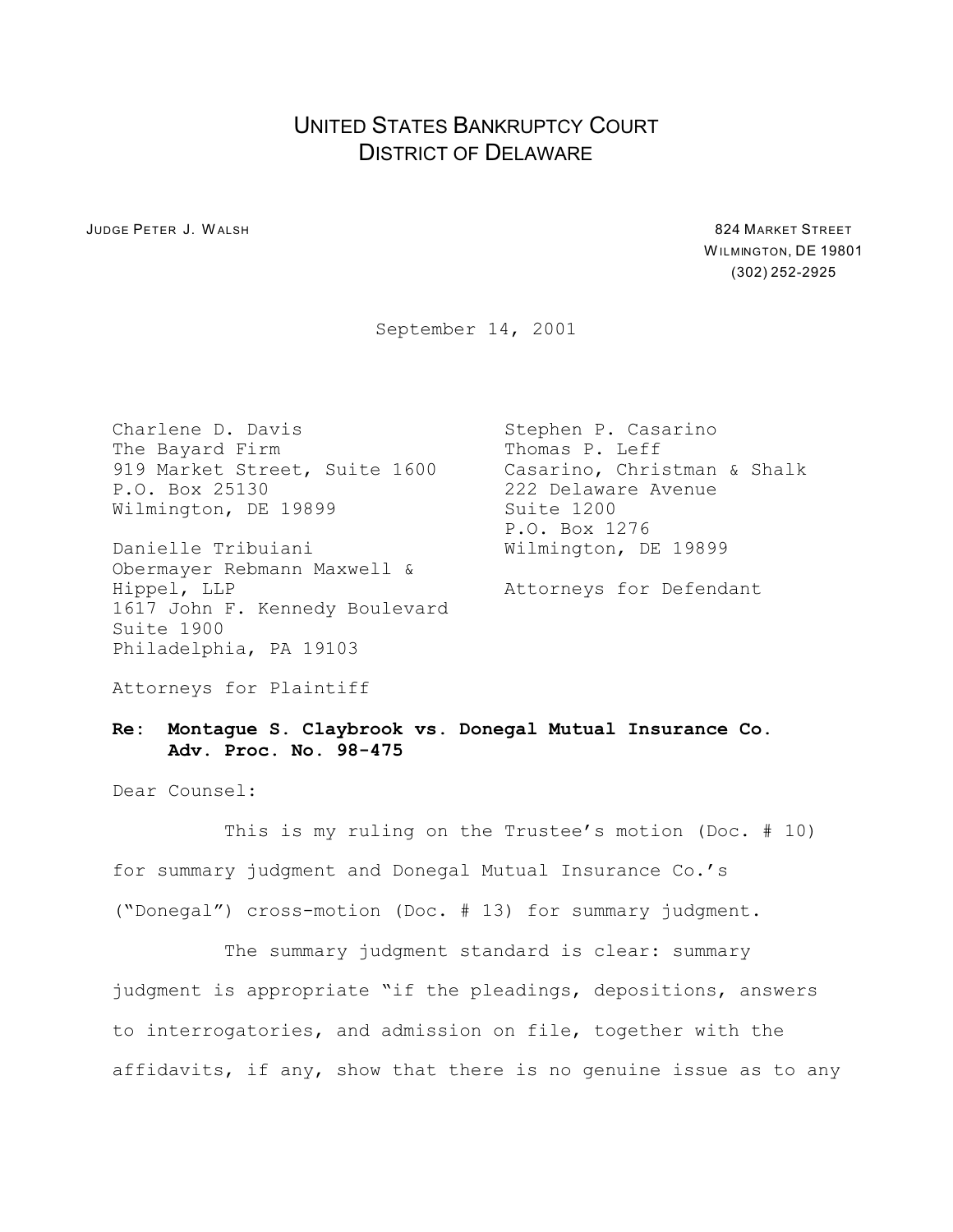material fact and that the moving party is entitled to a judgment as a matter of law." Fed. R. Civ. P.  $56(c)$ .<sup>1</sup> Neither motion satisfies the standard.

The central issue in this adversary proceeding is whether the debtor, Jeffrey Liberto ("Liberto"), sufficiently cooperated with Donegal, including submitting to questions under oath if appropriate, in establishing the validity of his claim as required by the insurance policy. In reliance on an affidavit and numerous documents attached to his motion papers, the Trustee argues "yes". In reliance upon affidavits and equally numerous documents, Donegal argues "no".

In his opening memorandum the Trustee indicates (Doc. # 10, p.6) that in response to the motion Donegal would likely argue that Liberto failed to cooperate with Donegal in its investigation. But, according to the Trustee: "This is absolutely not the case (see paragraphs three and four of Exhibit "C"). The debtor timely provided Donegal with all requested information." (Doc. # 10, p.6). The two paragraphs referred to in Exhibit C read as follows:

3. In connection with the loss, the Debtor timely reported the claim to Donegal. On or around April 7, 1999 the Debtor submitted to the Defendant a copy of the Insured's Statement and Claim Form (attached hereto and made a part hereto as Exhibit "1" is a copy of the Insured's Statement and Claim Form

 $^1$  Fed. R. Bank. P. 7056 makes Fed. R. Civ. P. 56(c) applicable to adversary proceedings in bankruptcy.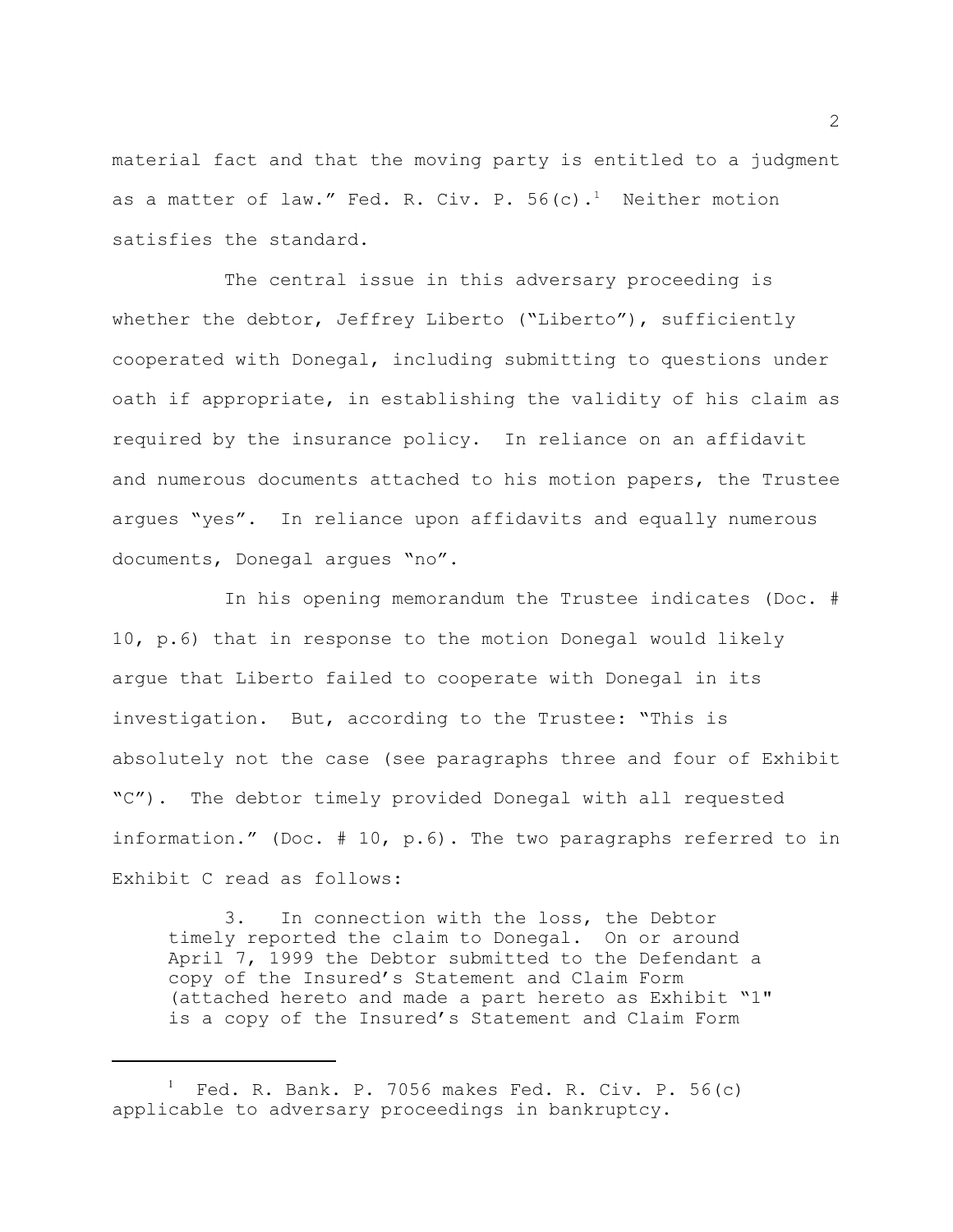(the "Statement")).

4. Prior to submitting the Statement, Debtor communicated with the Defendant on several occasions and provided Debtor's agent with requested information (attached hereto a [sic] made a part hereof as Exhibit "2" is a copy of the correspondence between Debtor and Defendant's agent).

(Doc. # 10, Exhibit C).

Exhibits 1 and 2 obviously constitute a significant package of documents and communications which presumably were furnished to Donegal by Liberto.

However, in its response, Donegal recites a long chronology of its failed attempts to question Liberto under oath as it apparently was entitled to by the terms of the policy. This chronology is supported by the affidavit of John D. Brinkmann ("Brinkmann"), which affidavit attaches numerous pieces of correspondence between counsel for Donegal and counsel for the Trustee and Liberto regarding efforts to schedule Liberto's deposition. The series of correspondence concludes with an August 19, 1999 letter from Brinkmann to Liberto's attorney in which Brinkmann concludes that Liberto's refusal to submit to examination under oath in violation of the policy provisions resulted in his claim being denied. In its response, Donegal asserts that the claim was denied "[b]ecause it had become abundantly clear to Donegal that Mr. Liberto and his counsel had not and would not cooperate with its investigation..." (Doc. # 13, § 13).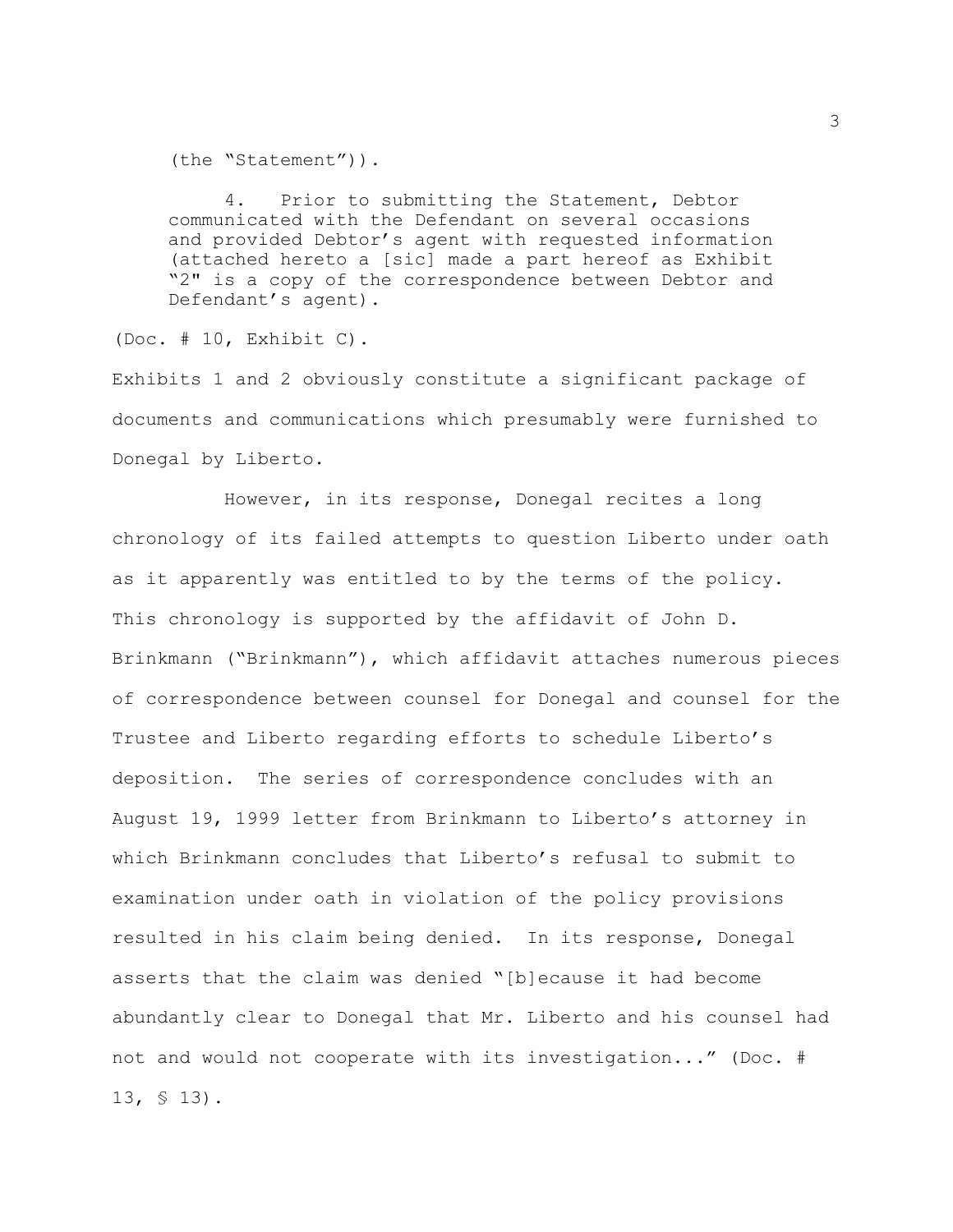In his supplemental reply (Doc. # 24), the Trustee references a significant number of documents which he obtained from Donegal pursuant to a document production request and argues that these documents demonstrate that Liberto did cooperate in the insurance company's investigation of the claim. Specifically, the Trustee alleges:

The documents that Donegal produced to the Trustee do not explain the basis for the denial of the Debtor's claim. As the Trustee previously argued, Donegal has denied the claim as part of a strategy to support its Cross-Motion for Summary Judgment. Moreover, the information supplied from Donegal through the discovery process fails to elaborate upon the denial of the claim.

(Doc.  $\#$  24 at  $\P$  4).

Not surprisingly, in its response to the supplemental reply Donegal claims that "[t]he documents that Donegal produced to the Trustee demonstrate a consistent pattern by the debtor of not cooperating with Donegal's investigation nor with the requirements of the debtor's contract of insurance with Donegal." (Doc. # 25 at ¶ 4). Further on in that response, Donegal claims that "all of the evidence demonstrates that the debtor was completely unresponsive to Donegal's request for an examination under oath to investigate its claim, as required by the debtor's policy." (Doc.  $# 25$  at  $\mathbb{I}$  7).

Aside from the difficulty of evaluating the import of the various documents at this pleadings stage of the proceeding, the matter before me raises a number of questions, including, but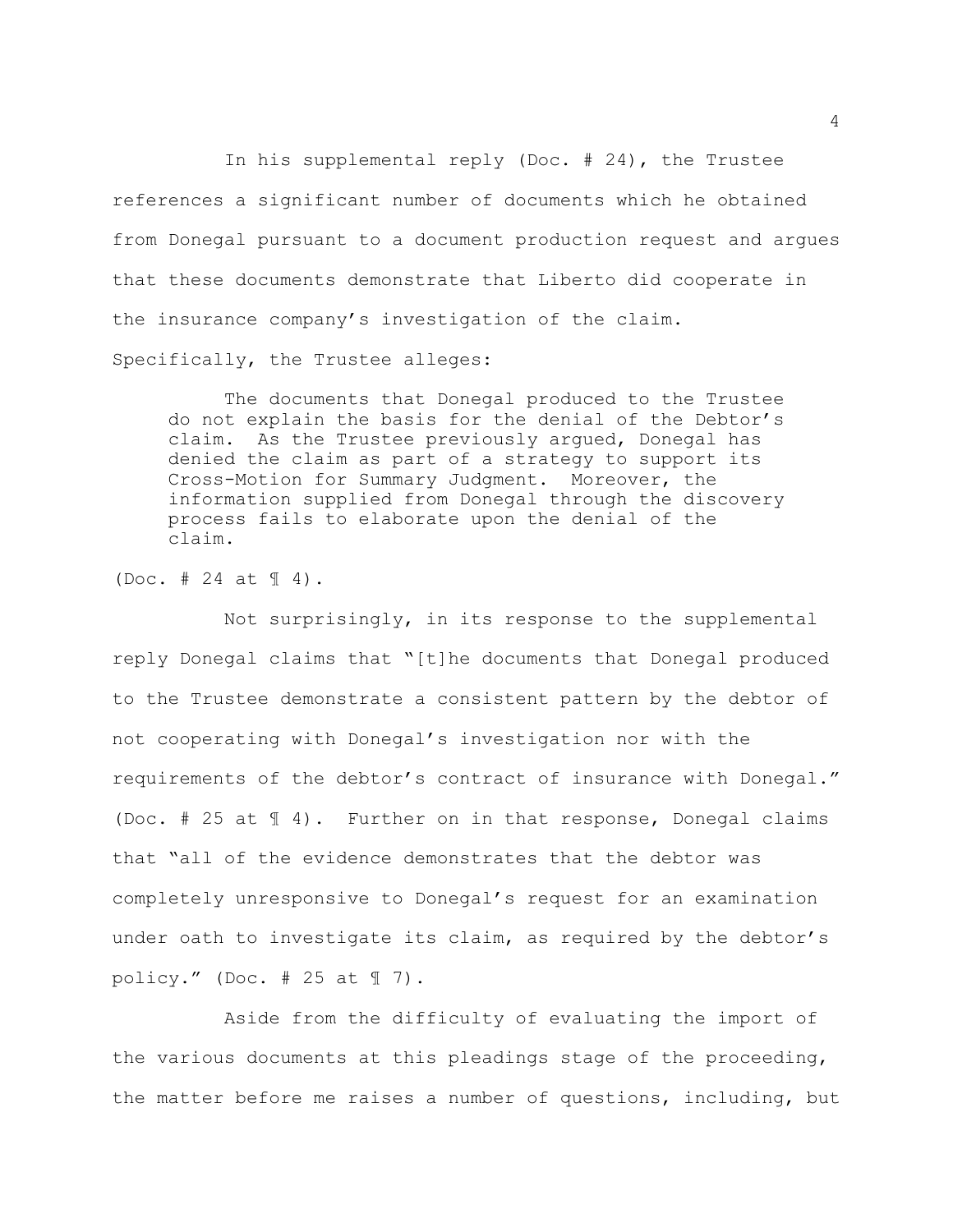not limited to, the following:

(1) Given the information furnished to Donegal by Liberto was Donegal still entitled as a matter of right to depose him and if so could it do so through a court order such as a Fed.R. Bank. P. 2004 order?

(2) To what extent, if any, is the Trustee required, in pursuit of the claim, to cause (by subpoena or other court order) Liberto to be deposed by Donegal?

(3) Since the claim is property of the debtor's estate was Donegal required to deal with Liberto through the Trustee, particularly after October 1998 when Donegal was served with the complaint?

(4) Absent the alleged failure of Liberto to cooperate with Donegal's investigation, did Donegal have an obligation to pursue its investigation with the Trustee and was the Trustee in turn required to demand Liberto's cooperation?

Essentially, the parties are asking the Court to review all of the affidavits and documents, answer the types of questions noted above, and make a factual determination as to whether Liberto sufficiently complied with the policy requirements of cooperating with Donegal's investigation of the claim. It is patently clear that this cannot be done in the context of a motion for summary judgment. Indeed, it is worth noting that notwithstanding Donegal's assertion that because of